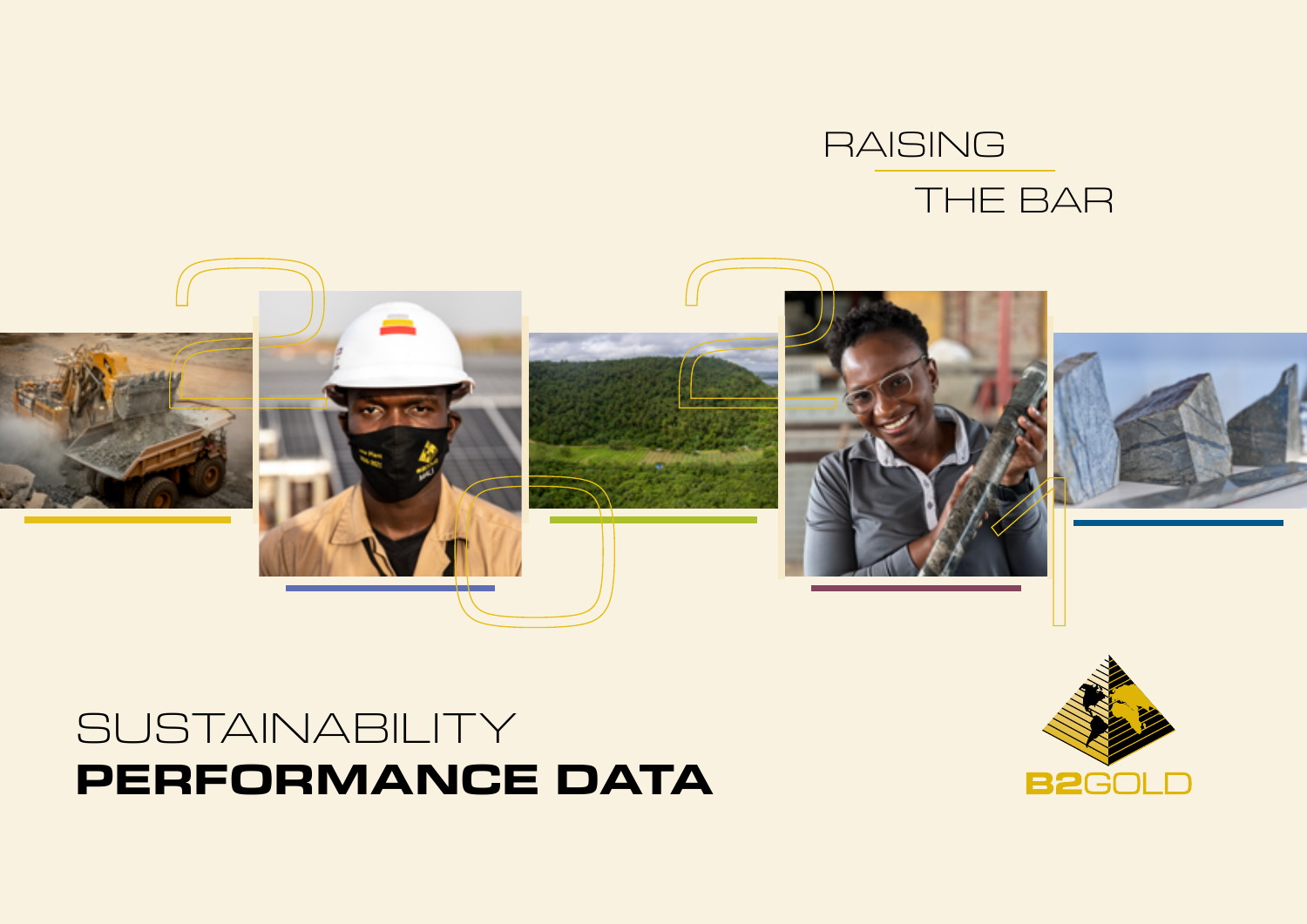## ECONOMIC DATA TABLES

#### **TABLE 1** | Gold Production<sup>[1]</sup>

| <b>Total Consolidated</b>                                   | 2020 Actual      | 2021 Actual      | 2022 Guidance Range [3]      |  |
|-------------------------------------------------------------|------------------|------------------|------------------------------|--|
| <b>Gold Production</b>                                      | 1.040.737 ounces | 1,047,414 ounces | 990,000 to 1,050,000 ounces  |  |
| Cash Operating Costs (\$ per ounce produced) <sup>[2]</sup> | \$423 per ounce  | \$535 per ounce  | \$620 to \$660 per ounce     |  |
| All-In Sustaining Costs (\$ per ounce sold) <sup>[2]</sup>  | \$788 per ounce  | \$888 per ounce  | \$1,010 to \$1,050 per ounce |  |

#### **NOTES**

**[1]** Production results and forecasts are based on a 100% basis for the Company's Fekola, Masbate and Otjikoto Mines, and include attributable ounces from Calibre production.

**[2]** See Non-IFRS Measures in the Cautionary Statement on page i.

**[3]** Based on current assumptions.

#### **GRAPH 1 |** 2021 Economic Value Generated



#### **TABLE 2** | 2021 Supply Chain and Local Procurement

| <b>Mine</b>                          | Definition of<br>"Local - Community Level" "Local - National Level"                                                                           | Definition of                                                                                            | $Local -$<br><b>Community Level</b><br>(% of total purchasing) | Local –<br><b>National Level[1]</b><br>[% of total purchasing] |
|--------------------------------------|-----------------------------------------------------------------------------------------------------------------------------------------------|----------------------------------------------------------------------------------------------------------|----------------------------------------------------------------|----------------------------------------------------------------|
| Fekola<br>Mali <sup>[2]</sup>        | Kéniéba District                                                                                                                              | Onshore purchase<br>orders (Mali) and paid in<br>national currency (XOF)                                 | 0.59%                                                          | 60%                                                            |
| <b>Otjikoto</b><br>Namibia           | Companies registered<br>in municipalities within<br>the Otjozondjupa Region<br>(Otiiwarongo, Otavi, Outio,<br><b>Tsumeb and Grootfontein)</b> | <b>Companies registered</b><br>in Namibia, owned by<br>Namibian citizens and<br>paid in Namibian dollars | 3.5%                                                           | 89%                                                            |
| <b>Masbate</b><br><b>Philippines</b> | <b>Aroroy Municipality</b>                                                                                                                    | Companies registered in<br>the Philippines                                                               | 9%                                                             | 75%                                                            |

#### **NOTES**

**[1]** National level procurement data includes Community level purchasing plus all additional in-country purchasing.

**[2]** Fekola procurement data does not include Expansion Project-related capital expenditures.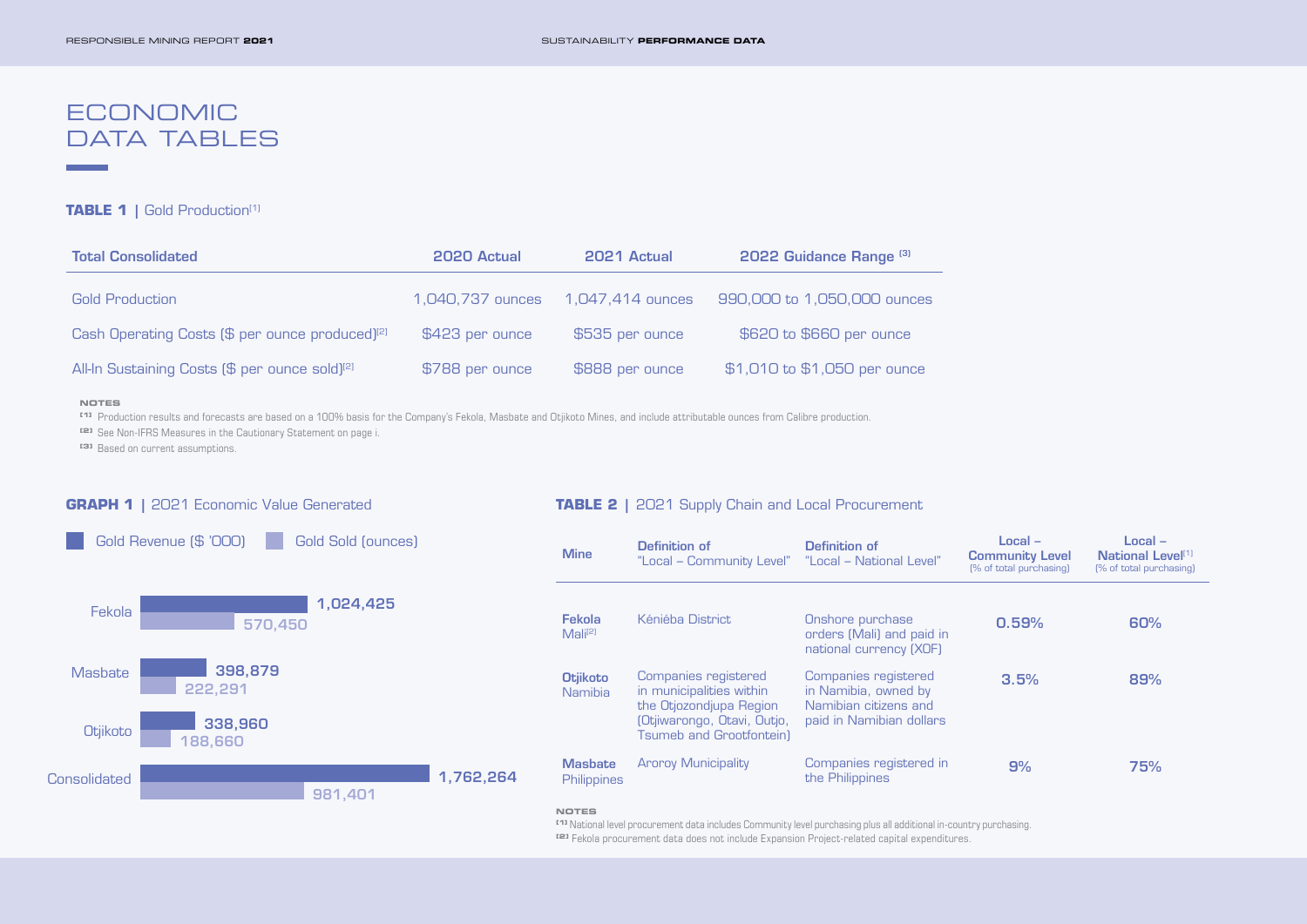#### **TABLE 3 |** 2021 Economic Value Distributed and Retained (\$ '000)

|                          | <b>Payments to Suppliers</b><br><b>Employee</b><br>Payments to<br><b>Payments to</b> |                                                          | <b>Economic Value</b>                                |                                            |                                                                                                                                                                                                                                                                        |                                                      |                          |           |
|--------------------------|--------------------------------------------------------------------------------------|----------------------------------------------------------|------------------------------------------------------|--------------------------------------------|------------------------------------------------------------------------------------------------------------------------------------------------------------------------------------------------------------------------------------------------------------------------|------------------------------------------------------|--------------------------|-----------|
| <b>Sites</b>             | <b>Gold Revenue</b><br>[A]                                                           | <b>Adjusted Cash</b><br><b>Operating Costs[1]</b><br>(B) | <b>Capital</b><br>Expenditures <sup>[2]</sup><br>(C) | <b>Wages and</b><br><b>Benefits</b><br>(D) | <b>Community</b><br><b>Providers of</b><br>Governments <sup>[4]</sup><br>Investment <sup>[5]</sup><br>Capital <sup>[3]</sup><br>(F)<br>[G]<br>(E)<br>3,079<br>290,102<br>1,596<br>$3,447$ <sup>[6]</sup><br>509<br>49,499<br>$2,419$ <sup>(7)</sup><br>9,175<br>62,720 | <b>Retained</b><br>$(H)=(A)-(B)-(C)-(D)-(E)-(F)-(G)$ |                          |           |
| <b>Mines</b>             |                                                                                      |                                                          |                                                      |                                            |                                                                                                                                                                                                                                                                        |                                                      |                          |           |
| Fekola                   | 1,024,425                                                                            | 183,929                                                  | 110,637                                              | 71,612                                     |                                                                                                                                                                                                                                                                        |                                                      |                          | 363,470   |
| <b>Masbate</b>           | 398,879                                                                              | 136,044                                                  | 30,743                                               | 17,328                                     |                                                                                                                                                                                                                                                                        |                                                      |                          | 161,309   |
| Otjikoto                 | 338,960                                                                              | 59,174                                                   | 80,936                                               | 41,514                                     |                                                                                                                                                                                                                                                                        |                                                      |                          | 83,022    |
| <b>Other</b>             |                                                                                      |                                                          |                                                      |                                            |                                                                                                                                                                                                                                                                        |                                                      |                          |           |
| <b>Gramalote Project</b> |                                                                                      |                                                          | 20,118                                               | 2,438                                      |                                                                                                                                                                                                                                                                        | 326                                                  | 1,005                    | (23, 887) |
| Exploration              | $\overline{\phantom{a}}$                                                             | $\overline{\phantom{m}}$                                 | 56,116                                               | $\overline{\phantom{m}}$                   | $\overline{\phantom{0}}$                                                                                                                                                                                                                                               | 4,916                                                | $\overline{\phantom{a}}$ | [61,032]  |
| <b>Head Office</b>       |                                                                                      |                                                          | 1,688                                                | 20,281                                     | 172,153                                                                                                                                                                                                                                                                |                                                      | 972                      | (195,094) |
|                          |                                                                                      |                                                          |                                                      |                                            |                                                                                                                                                                                                                                                                        |                                                      |                          |           |
| <b>TOTAL</b>             | 1,762,264                                                                            | 379,147                                                  | 300,238                                              | 153,173                                    | 184,916                                                                                                                                                                                                                                                                | 407,563                                              | 9,439                    | 327,788   |

#### **NOTES**

**[1]** Adjusted Cash Operating Costs are Cash Operating Costs (see "Non-IFRS Measures") less Employee Wages and Benefits of \$121 million and Payments to Government of \$5 million directly related to operations. Adjusted Cash Operating Costs are presented in the table above instead of Cash Operating Costs to avoid double-counting Employee Wages and Benefits and Payments to Governments, which are separately presented in columns D and F, respectively.

**[2]** Capital Expenditures consist of sustaining and non-sustaining capital expenditures, including exploration at development projects.

**[3]** Payments to Providers of Capital consist of corporate dividends paid to B2Gold shareholders, the 10% ordinary dividend (of \$9 million) paid by Otjikoto to its minority shareholders, commitment fees with respect to the Company's corporate RCF, and interest expense for equipment loans and leases. Head Office payments to Providers of Capital totalling \$172 million includes \$168 million of dividends paid to B2Gold shareholders, \$3 million in RCF commitment fees and \$1 million of interest on leases.

**[4]** Payments to Governments consist of income and withholding taxes, production taxes, property taxes and business licences, and the 10% priority and 10% ordinary dividend paid by the Fekola Mine to the State of Mali, which are reported on an accrual basis, and excludes government payroll taxes, VAT and import duty payments. B2Gold also publicly reports annually, on a cash basis, its specific payments to governments (including income taxes and production taxes) as per the Canadian Extractive Sector Transparency Measures Act (ESTMA).

**[5]** Includes the Community Relations budgets for each operation.

**[6]** Includes \$3 million for Masbate's Social Development Management Plan (SDMP).

**[7]** Includes \$1 million for Otjikoto's Nature Reserve and Agricultural Project expenditures.

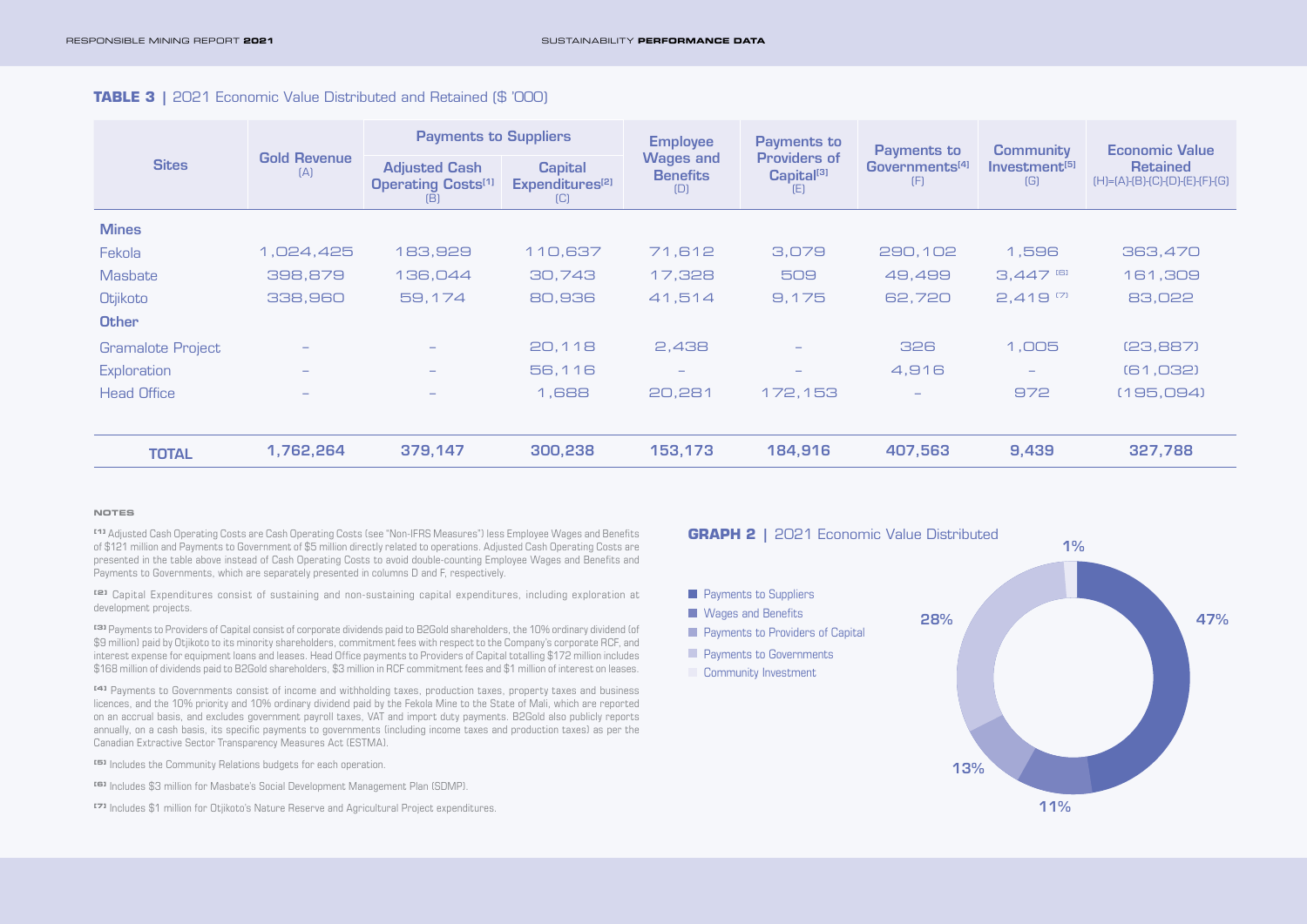# ENVIRONMENT DATA TABLES

**Contract Contract** 

#### **TABLE 4** | 2021 Total Water Consumption ('000 m<sup>3</sup>)

| <b>Total Water Withdrawn</b>                                                      | 19,928 |
|-----------------------------------------------------------------------------------|--------|
| Surface water                                                                     | 1,989  |
| Groundwater                                                                       | 6,455  |
| Precipitation                                                                     | 11,484 |
| Municipal water                                                                   |        |
| <b>Total Water Consumed</b><br>(= total water withdrawn - total water discharged) | 11,808 |
| <b>Total Water Recycled</b>                                                       | 10,011 |
| <b>Total Water Used</b><br>$[=$ consumed + recycled)                              | 21,819 |
| <b>Percent Recycled</b>                                                           | 46%    |

#### **TABLE 5** | 2021 Total Water Discharge by Destination ('000 m<sup>3</sup>)

| <b>Total Treated Water Discharge<sup>[1]</sup></b> | 6,684 |
|----------------------------------------------------|-------|
| Treated discharge by sewage treatment              | 269   |
| Treated discharge to marine waters                 | 6,401 |
| Treated discharge to surface water                 | 14    |
| <b>Total Untreated Water Discharge</b>             | 2,945 |
| Untreated discharge to sewers                      | O     |
| Untreated discharge to surface water               | 1,773 |
| Untreated discharge to groundwater                 | 1,172 |
| <b>Total Discharge</b>                             | 9.629 |

#### **NOTES**

**[1]** Some sites discharge some domestic wastewater to municipal sewage systems or through septic upflow anaerobic filter or similar treatment systems in line with relevant regulatory requirements. Some of these discharges are measured and reported here while other discharges are not measured.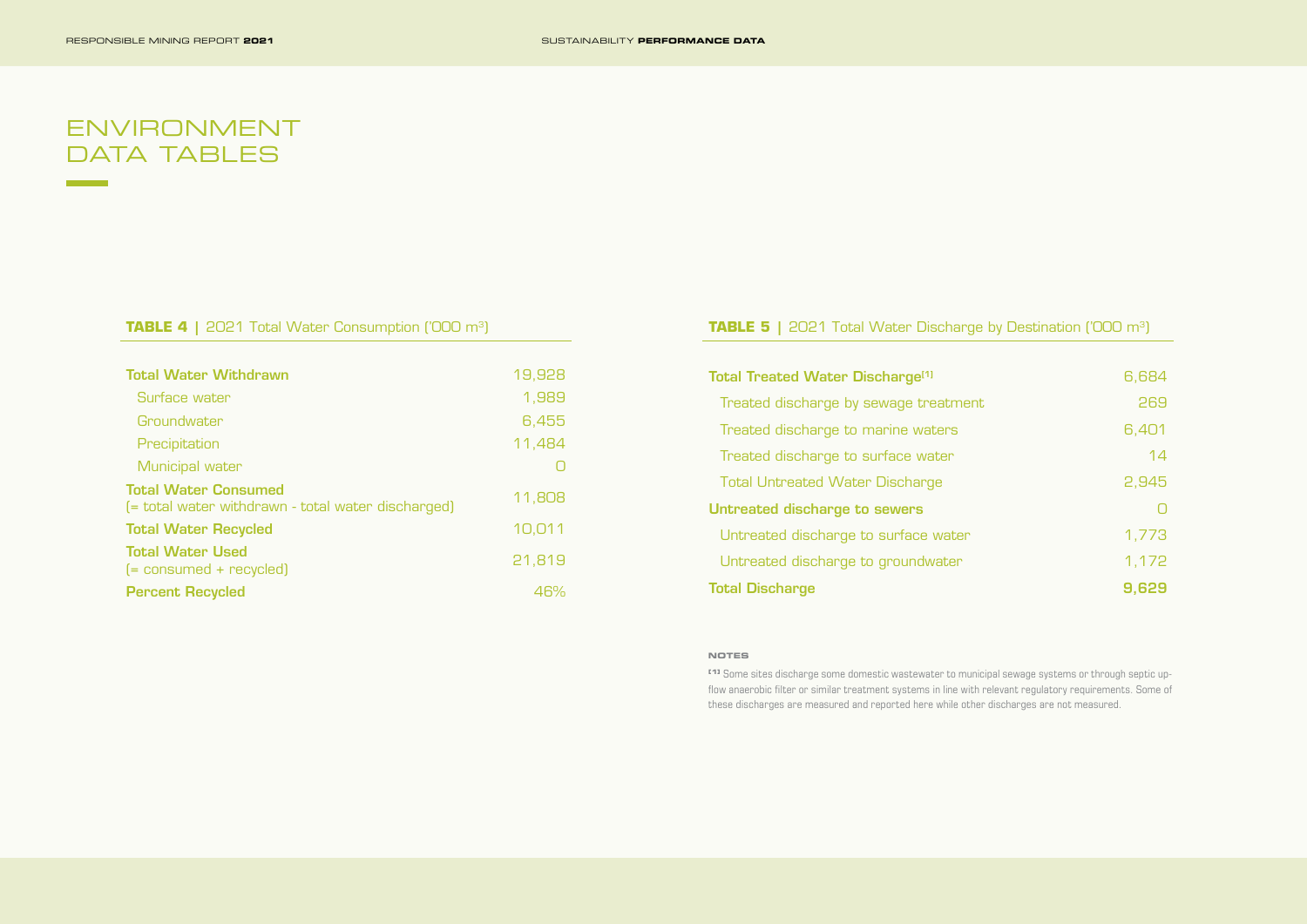#### **TABLE 6** | 2021 Total Water Consumption and Discharge by Category<sup>[1]</sup>

|                |            | <b>Total Water Withdrawn</b> |                   |              |            | <b>Total Water Discharged</b> |                   |       |  |
|----------------|------------|------------------------------|-------------------|--------------|------------|-------------------------------|-------------------|-------|--|
| <b>Site</b>    | Category 1 | <b>Category 2</b>            | <b>Category 3</b> | <b>Total</b> | Category 1 | <b>Category 2</b>             | <b>Category 3</b> | Total |  |
| Fekola         | 6.887      | 2.126                        |                   | 9.013        |            | 7.761                         |                   | 7,761 |  |
| Otjikoto       | 2.157      | 3.889                        |                   | 6.046        |            | 1.010                         |                   | 1,010 |  |
| <b>Masbate</b> | 4.870      |                              |                   | 4.870        |            | 859                           |                   | 859   |  |
| <b>Total</b>   | 13.913     | 6.015                        |                   | 19,928       |            | 9.629                         |                   | 9,629 |  |

#### **NOTES**

**[1]** Water quality categories are based on the Minerals Council of Australia definitions:

**Category 1:** Water is of a high quality and may require minimal and inexpensive treatment to raise the quality to appropriate drinking water standards.

**Category 2:** Water is of a medium quality with individual constituents encompassing a wide range of values. It would require moderate levels of treatment such as disinfection, neutralization, and the removal of solids and chemicals to meet appropriate drinking water standards. **Category 3:** Water is of a low quality with individual constituents encompassing high values of total dissolved solids, elevated levels of dissolved metals or extreme levels of pH. It would require significant treatment to remove dissolved solids and metals, neutralize, and disinfect to meet appropriate drinking water standards.

## **TABLE 7** | 2021 Water Consumption by Site ('000 m<sup>3</sup>)

|                                                                                   | <b>Fekola</b> | <b>Otjikoto</b> | <b>Masbate</b> |
|-----------------------------------------------------------------------------------|---------------|-----------------|----------------|
| <b>Total Water Withdrawn</b>                                                      | 6,046         | 4.870           | 9,013          |
| Surface water                                                                     | 970           | ∩               | 1.019          |
| Groundwater                                                                       | 2.919         | 2.429           | 1.107          |
| Precipitation                                                                     | 2,157         | 2,441           | 6,887          |
| Municipal water                                                                   | O             | Ω               | $\Box$         |
| <b>Total Water Consumed</b><br>[= Total Water Withdrawn - Total Water Discharged] | 5,036         | 4,011           | 2,761          |
| <b>Total Water Recycled</b>                                                       | 3,925         | 1.419           | 4.666          |
| <b>Total Water Used</b><br>(= Consumed + Recycled)                                | 8.961         | 5.430           | 7.427          |
| <b>Percent Recycled</b>                                                           | 44%           | 26%             | 63%            |
| Water Intensity: water consumed per gold<br>ounce produced $(m^3/$ ounce)         | 8.9           | 20.3            | 12.4           |
| Water Intensity: water consumed per tonne<br>milled $(m^3$ /tonne)                | 0.55          | 1.13            | 0.36           |

#### **TABLE 8 | 2021** Water Discharge by Destination and Site ('000 m<sup>3</sup>)

| <b>Destination</b>                     | <b>Fekola</b> | <b>Otiikoto</b> | <b>Masbate</b> |
|----------------------------------------|---------------|-----------------|----------------|
| <b>Total Treated Water Discharge</b>   | 95            |                 | 6.589          |
| Treated discharge by sewage treatment  | 81            | ∩               | 188            |
| Treated discharge to marine waters     | O             | ∩               | 6.401          |
| Treated discharge to surface water     | 14            | ∩               |                |
| <b>Total Untreated Water Discharge</b> | 915           | 859             | 1.172          |
| Untreated discharge to sewers          | ∩             | ┌               |                |
| Untreated discharge to surface water   | 915           | 859             |                |
| Untreated discharge to groundwater     | ∩             | ∩               | 1.172          |
| <b>Total Discharge</b>                 | 1.010         | 859             | 7.761          |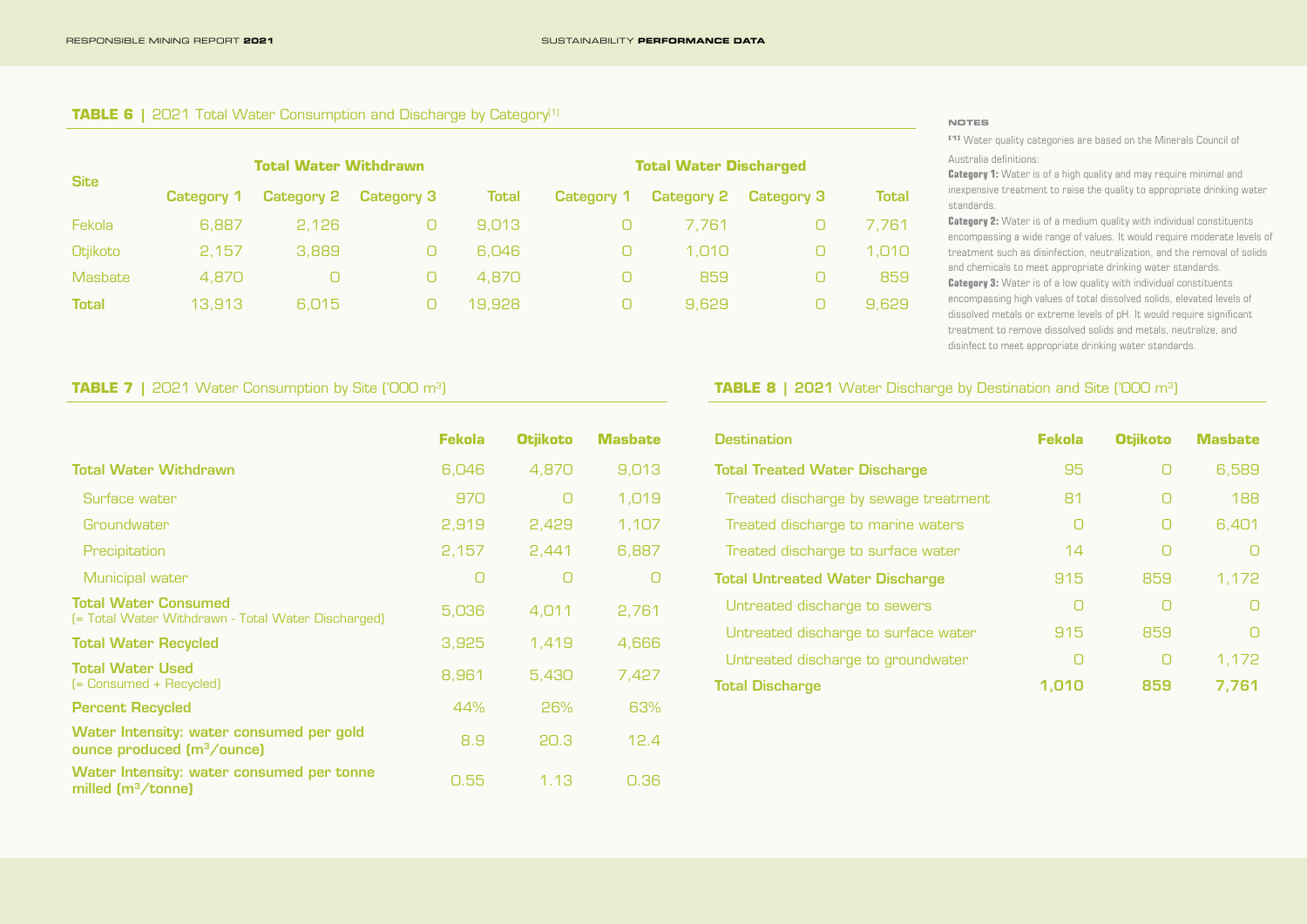## **TABLE 9** | Total Energy Consumption: Direct and Indirect (million gigajoules [GJ])

| <b>Energy Consumption</b> | 2019       | 2020 | 2021 |
|---------------------------|------------|------|------|
| Direct Energy             | <b>B.3</b> | 8 Q  | 9 O  |
| <b>Indirect Energy</b>    | D 3        | n n  | n n  |
| Total                     | 8 R        | 8 N  | 9 N  |

## **TABLE 10 |** Total Energy Consumption by Source:

Direct and Indirect (million gigajoules [GJ])

| <b>Energy Consumption</b>                                     | 2019   | 2020 | 2021 |
|---------------------------------------------------------------|--------|------|------|
| <b>Direct Energy Consumption by Source</b>                    |        |      |      |
| <b>Non-Renewable</b>                                          | 8.2    | 8.0  | 8.7  |
| Diesel fuel                                                   | 3.6    | 3.2  | 4.1  |
| Gasoline                                                      | $\Box$ | ∩    | 0.0  |
| <b>HFO</b>                                                    | 4.7    | 4.8  | 4.6  |
| <b>Renewable</b>                                              | 0.05   | 0.05 | 0.21 |
| <b>Total Direct Energy Consumed</b>                           | 8.3    | 8.0  | 9.0  |
| <b>Indirect Energy Consumption by Source</b>                  |        |      |      |
| Grid electricity from renewable sources                       | Π      | ∩    |      |
| Grid electricity from non-renewable<br>sources                | 0.31   |      |      |
| <b>Total Grid Electricity (indirect energy</b><br>generation) | 0.31   |      |      |
| <b>Total Combined Direct and Indirect</b>                     | 8.6    | 8.0  | 9.0  |

#### **TABLE 11 |** 2021 Energy Consumption by Source: Direct and Indirect (million gigajoules [GJ]) and by Site

| <b>Energy Consumption</b>                                     | Fekola |      | Otjikoto Masbate |
|---------------------------------------------------------------|--------|------|------------------|
| <b>Direct Energy Consumption by Source</b>                    |        |      |                  |
| <b>Non-Renewable</b>                                          | 4.2    | 1.7  | 2.9              |
| Diesel fuel                                                   | 1.9    | 0.9  | 1.3              |
| Gasoline                                                      | 0.0    | 0.0  | 0.0              |
| <b>HFO</b>                                                    | 2.3    | 0.7  | 1.6              |
| Renewable                                                     | 0.17   | 0.04 | 0                |
| <b>Total Direct Energy Consumed</b>                           | 4.4    | 1.7  | 2.9              |
| <b>Indirect Energy Consumption by Source</b>                  |        |      |                  |
| Grid electricity from renewable sources                       | ∩      | ∩    |                  |
| Grid electricity from non-renewable<br>sources                | ∩      |      |                  |
| <b>Total Grid Electricity (indirect energy</b><br>generation) | ∩      | ∩    | ∩                |
| Total Combined Direct and Indirect                            | 4.4    | 1.7  | 2.9              |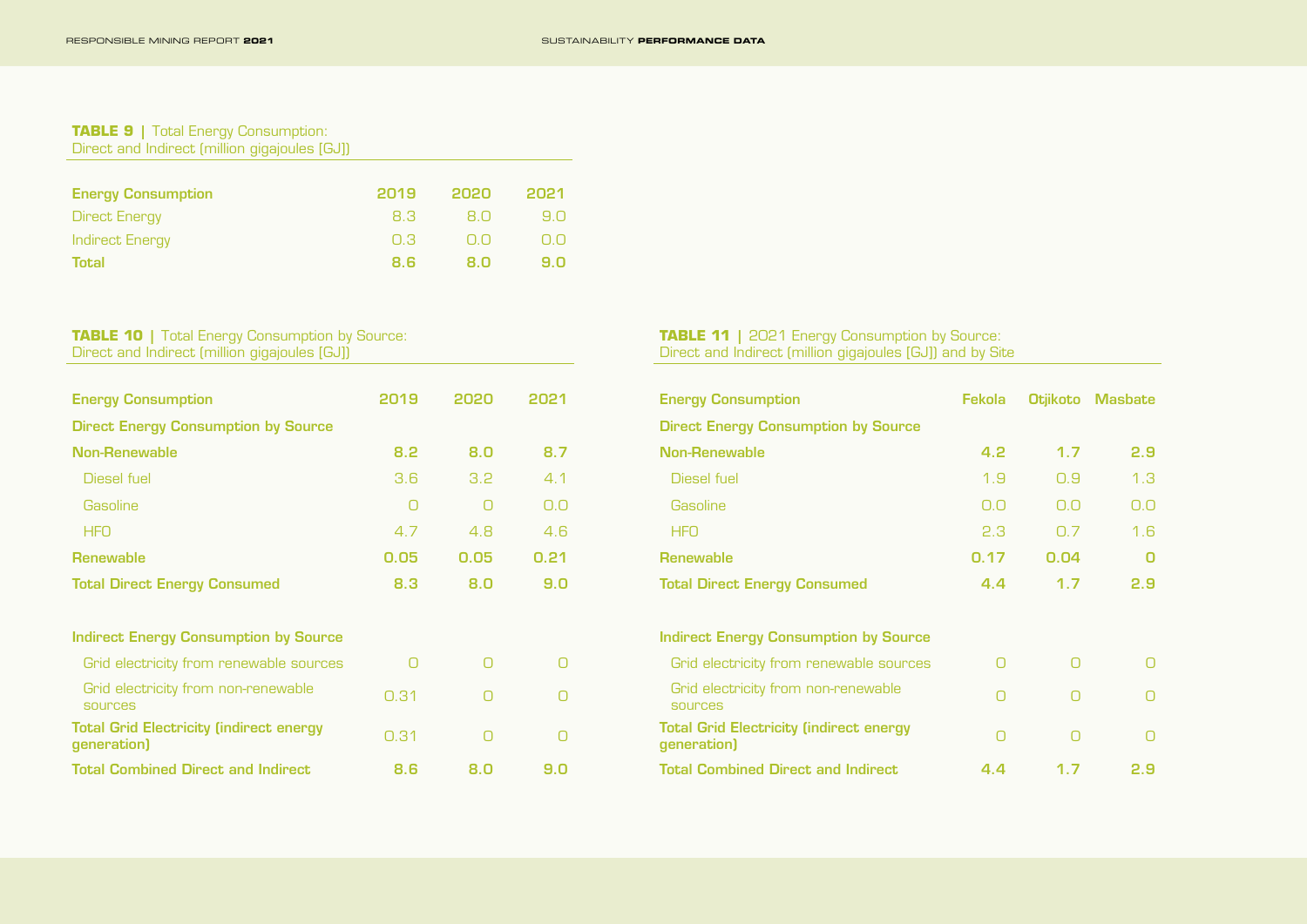## **TABLE 12** | Total Electricity Consumption by Source

## **TABLE 13** | 2021 Electricity Consumption by Source and Site

| <b>Type of Consumption</b>                                             | <b>Units</b>                             | 2017           | 2018           | 2019   | 2020        | 2021           | <b>Type of Consumption</b>                                             | <b>Units</b>                             | <b>Fekola</b> |          | Otjikoto Masbate                       |
|------------------------------------------------------------------------|------------------------------------------|----------------|----------------|--------|-------------|----------------|------------------------------------------------------------------------|------------------------------------------|---------------|----------|----------------------------------------|
|                                                                        |                                          |                |                |        |             |                |                                                                        |                                          |               |          |                                        |
| <b>Total Electricity Consumption</b><br>$[$ = direct + indirect]       | <b>GWh</b>                               | 427            | 612            | 671    | 591         | 633            | <b>Total Electricity Consumption</b><br>$[$ = direct + indirect]       | <b>GWh</b>                               | 320           | 99       | 213                                    |
| <b>Direct Electricity Consumption</b><br>(site-generated)              | <b>GWh</b>                               | 319            | 505            | 586    | 591         | 633            | <b>Direct Electricity Consumption</b><br>(site-generated)              | <b>GWh</b>                               | 320           | 99       | 213                                    |
| Non-renewable                                                          | <b>GWh</b>                               | 319            | 494            | 573    | 578         | 573            | Non-renewable                                                          | <b>GWh</b>                               | 273           | 87       | 213                                    |
| from HFO power                                                         | <b>GWh</b>                               | 319[1]         | 494[1]         | 543    | 547         | 532            | from HFO power                                                         | <b>GWh</b>                               | 273           | 86       | 173                                    |
| from diesel power                                                      | <b>GWh</b>                               | n <sub>r</sub> | n <sub>r</sub> | 30     | 31          | 41             | from diesel power                                                      | <b>GWh</b>                               | 0.2           | 0.2      | 40                                     |
| Renewable                                                              | <b>GWh</b>                               | O              | 11             | 13     | 13          | 60             | Renewable                                                              | <b>GWh</b>                               | 47            | 12       | $\begin{array}{c} \square \end{array}$ |
| from solar power                                                       | <b>GWh</b>                               | $\cup$         | 11             | 13     | 13          | 60             | from solar power                                                       | <b>GWh</b>                               | 47            | 12       | $\Box$                                 |
| <b>Indirect Electricity</b><br><b>Consumption (grid-generated)</b>     | <b>GWh</b>                               | 108            | 107            | 86     | $\mathbf 0$ | $\overline{O}$ | <b>Indirect Electricity</b><br><b>Consumption (grid-generated)</b>     | <b>GWh</b>                               | $\mathbf 0$   | $\Omega$ | $\mathbf 0$                            |
| Non-renewable                                                          | <b>GWh</b>                               | 108            | 107            | 86     | O           | $\cup$         | Non-renewable                                                          | <b>GWh</b>                               | $\bigcirc$    | $\cup$   | $\bigcirc$                             |
| Renewable                                                              | <b>GWh</b>                               | $\Box$         | $\Box$         | $\cup$ | $\cup$      | $\cup$         | Renewable                                                              | <b>GWh</b>                               | $\cup$        | $\cup$   | $\cup$                                 |
| <b>Total Electricity Consumption</b><br><b>Sourced from Renewables</b> | $\%$                                     | O%             | 1.7%           | 2.0%   | 2.2%        | 9.5%           | <b>Total Electricity Consumption</b><br><b>Sourced from Renewables</b> | $\frac{9}{6}$                            | 15%           | 12.6%    | 0%                                     |
| <b>Total Electricity Intensity</b>                                     | MWh/<br>thousand<br>tonnes rock<br>mined | 4.42           | 4.52           | 4.88   | 4.55        | 4.45           | <b>Total Electricity Intensity</b>                                     | MWh/<br>thousand<br>tonnes rock<br>mined | 4.26          | 2.95     | 6.40                                   |
|                                                                        | MWh/<br>gold ounce<br>produced           | 0.43           | 0.61           | 0.67   | 0.59        | 0.64           |                                                                        | MWh/<br>gold ounce<br>produced           | 0.56          | 0.50     | 0.96                                   |

**NOTES**

nr = not reported

**[1]** Data reported for 2017 and 2018 for HFO-sourced electricity generation also includes diesel-sourced back-up electricity generation.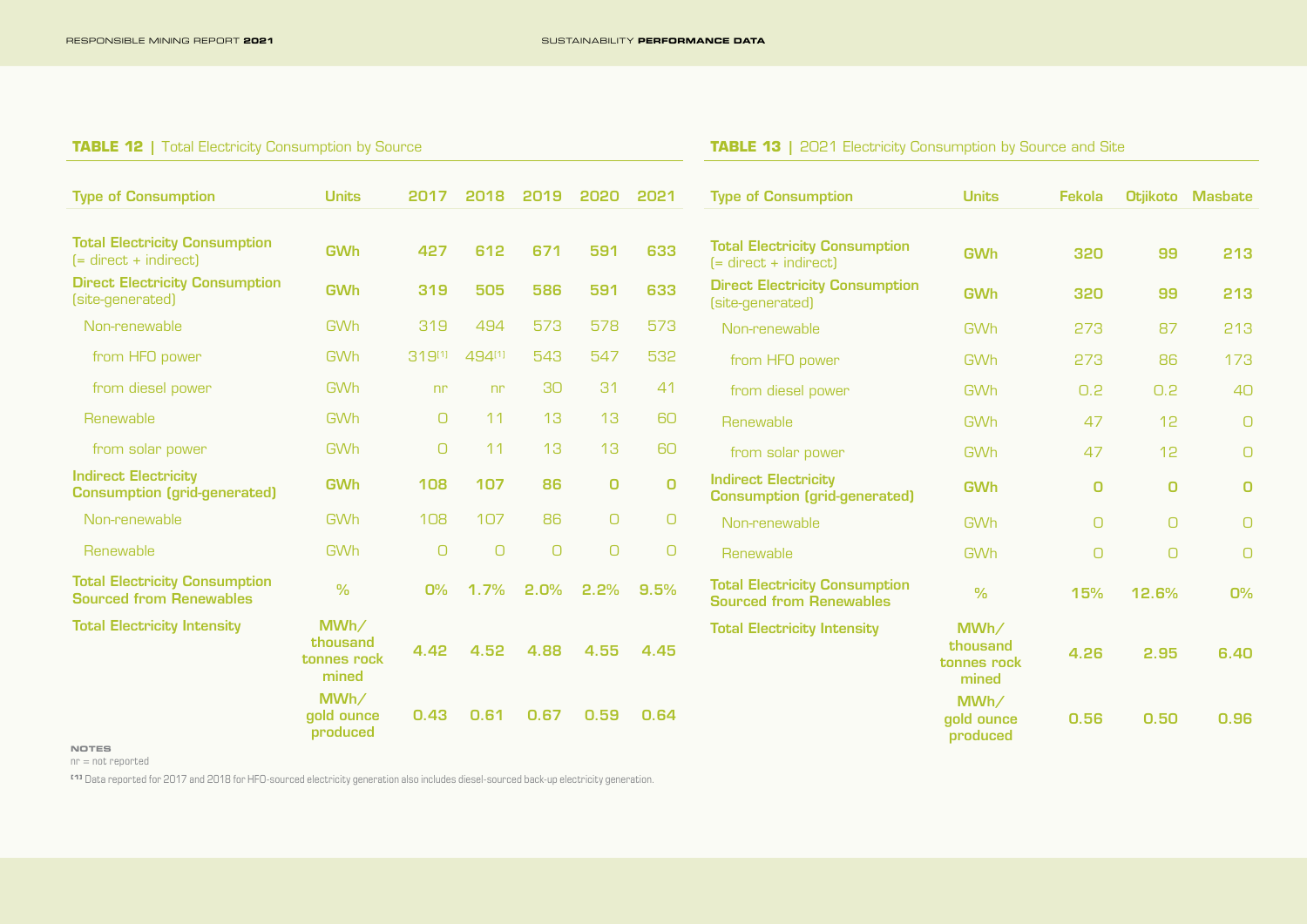#### **TABLE 14 |** Total Scope 1 & 2 GHG Emissions

| <b>GHG Emissions</b>                      | <b>Units</b>                          | 2019 | 2020 | 2021 |
|-------------------------------------------|---------------------------------------|------|------|------|
| Scope 1                                   | thousand tonnes CO <sub>2</sub> e     | 558  | 637  | 722. |
| Scope 2                                   | thousand tonnes CO <sub>2</sub> e     | nr   | 0.07 | 0.11 |
| Scope $1+2$<br><b>Emissions Intensity</b> | tonnes $COe$ / gold<br>ounce produced | 0.66 | 0.64 | 0.73 |

#### **NOTES**

nr = not reported

#### **TABLE 15** | 2021 GHG Emissions by Site

| <b>GHG Emissions</b>                             | <b>Units</b>                                    | Otiikoto |      | Fekola Masbate | <b>Total</b> |
|--------------------------------------------------|-------------------------------------------------|----------|------|----------------|--------------|
| Total Scope 1+2                                  | thousand tonnes CO <sub>2</sub> e               | 130      | 342  | 250            | 722          |
| Scope 1                                          | thousand tonnes CO <sub>2</sub> e               | 130      | 342  | $250^{[1]}$    | 722          |
| Scope 2                                          | thousand tonnes CO <sub>2</sub> e               | 0.05     | 0.04 | 0.01           | 0.11         |
| Scope $1+2$<br><b>GHG Emissions</b><br>Intensity | tonnes CO <sub>2</sub> e/gold<br>ounce produced | 0.66     | 0.60 | $1.12$ 0.73    |              |

#### **NOTES**

**[1]** Masbate Scope 1 emissions include only fuel consumption related emissions. Additional Scope 1 emissions are estimated to be less than approximately 5% of the operation's total Scope 1 emissions.

#### **TABLE 16** | 2021 Scope 3 Emissions by Category (thousand tonnes CO<sub>2</sub>e)

| <b>GHG Emissions</b>                                 | <b>Otjikoto</b> | Fekola    | <b>Masbate</b> | <b>Total</b>             |
|------------------------------------------------------|-----------------|-----------|----------------|--------------------------|
| <b>Total Scope 3 Emissions</b>                       | 89              | 437       | 128            | 653                      |
| Category 1: Purchased goods and services             | 42              | 117       | 47             | 207                      |
| Category 2: Capital goods                            | 11              | 184       | 14             | 209                      |
| Category 3: Fuel- and energy-related activities      | 32              | 85        | 62             | 180                      |
| Category 4: Upstream transportation and distribution | 1               | <b>PO</b> |                | 23                       |
| Category 5: Waste managed by third parties           | $\Box$          | 1         | ∩              | 1                        |
| Category 6: Business travel                          | O               | 3         |                | $\overline{\mathcal{A}}$ |
| Category 7: Employee commuting to/from sites         |                 |           | 1              | 1                        |
| Category 8: Upstream leased vehicles and facilities  | 1               | 25        | ∩              | 27                       |

#### **NOTES**

Sources of Scope 3 emissions included in our inventories are from upstream categories 1-8. Research conducted by the World Gold Council indicates that Scope 3 downstream emissions associated with the end-use of gold make up less than 1% of overall GHG emissions (WGC. 2019. Gold and Climate Change: Current and Future Impacts).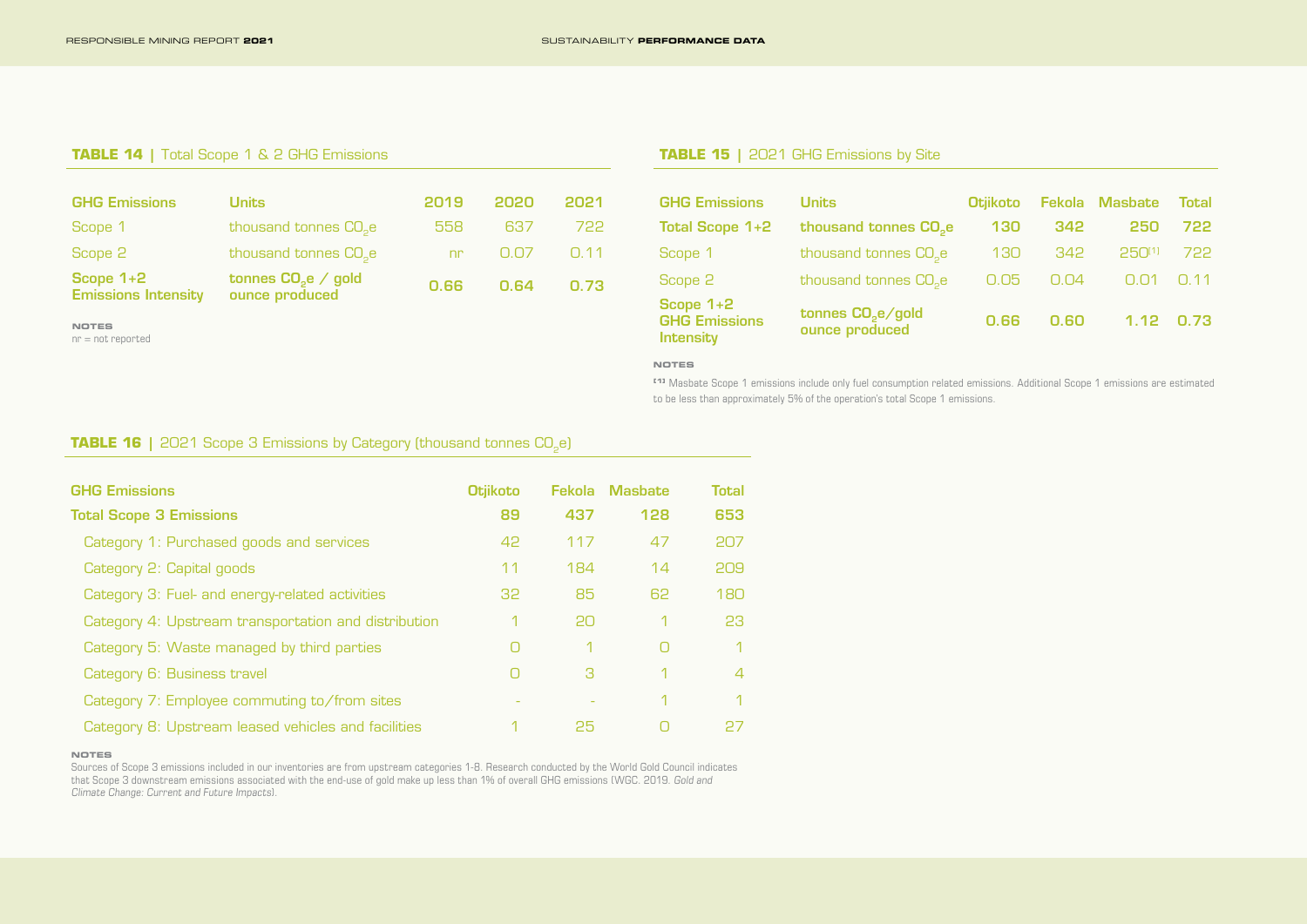#### **TABLE 17** | 2021 Status of Major Tailings Embankments

| Location              | <b>Facility Name</b> | <b>Status</b>   | Dam Safety Inspection (Annual) <sup>(1)</sup><br>Up to Date | <b>Dam Safety Review</b><br>Up to Date |
|-----------------------|----------------------|-----------------|-------------------------------------------------------------|----------------------------------------|
| Fekola (Mali)         | Fekola TSF           | Active          | ✓                                                           | [2]                                    |
| Otjikoto (Namibia)    | Otjikoto TSF         | Active          | $\checkmark$                                                | ✓                                      |
| Masbate (Philippines) | Masbate TSF          | Active          | $\checkmark$                                                | $\checkmark$                           |
| Masbate (Philippines) | <b>Atlas TSF</b>     | <b>Inactive</b> | [3]                                                         | $\sqrt{3}$                             |

#### **NOTES**

**[1]** The EoR performs a detailed inspection of the tailings facility and tailings management practices annually.

**[2]** Construction was initiated on the Fekola TSF in 2017; a third-party review will be scheduled for completion prior to 2022, in line with the Australian National Committee on Large Dams (ANCOLD) guidelines and internal B2Gold policies.

**[3]** The Atlas facility was placed into care and maintenance in 1994. Historical inspections and technical reports of the facility exist; however, these were not performed to current internationally-accepted criteria. The Atlas facility was inspected by an independent third party in 2020 and a detailed review of historical documents was performed. This review resulted in recommendations to perform an in-situ investigation of the facility, scheduled for Q1 2021, to gather up-to-date data with the objective to classify the facility as Closed.

#### **TABLE 18 | Total Waste Produced**

| <b>Type of Waste</b>               | <b>Units</b>    | 2017   | 2018    | 2019    | 2020    | 2021    |
|------------------------------------|-----------------|--------|---------|---------|---------|---------|
| <b>Total Waste Rock</b>            | thousand tonnes | 75.047 | 110.178 | 111.773 | 107.947 | 121,672 |
| Total Tailings                     | thousand tonnes | 14.271 | 18.705  | 20.467  | 18.139  | 20,285  |
| <b>Total Non-Mineral Waste</b>     | tonnes          | 6.570  | 8.934   | 9.087   | 7.437   | 9,036   |
| <b>Total Hazardous Waste</b>       | tonnes          | 2.554  | 3.262   | 3.753   | 2.509   | 1.788   |
| <b>Total Non-Hazardous Waste</b>   | tonnes          | 4.016  | 5.672   | 5.334   | 4.928   | 7.248   |
| Total Non-Hazardous Waste Recycled | tonnes          | 2.932  | 3.834   | 3.430   | 3.368   | 5,603   |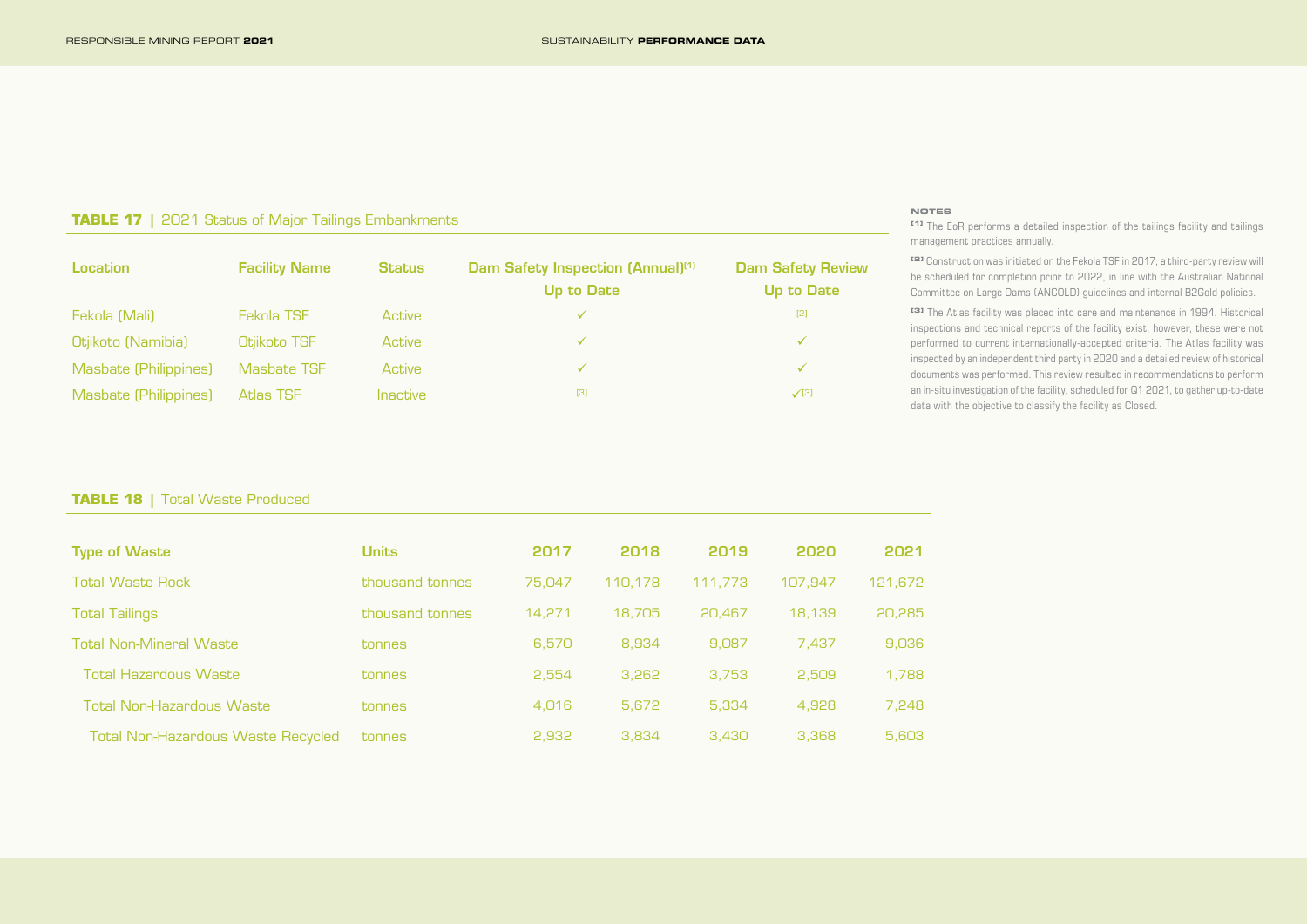#### **TABLE 19 | Total Cyanide Usage**

| Material Units |                       |  | 2017 2018 2019 2020 2021      |  |
|----------------|-----------------------|--|-------------------------------|--|
|                | <b>Cyanide tonnes</b> |  | 7.171 9.674 9.947 8.330 7.751 |  |

#### **TABLE 20 |** 2021 Level 3+ Incidents with Environmental Impacts

| <b>Site</b>              | <b>Incident Description</b> | <b>Remedial Measure Taken</b> |
|--------------------------|-----------------------------|-------------------------------|
| <b>Level 5 Incidents</b> |                             |                               |
| None                     | $\overline{\phantom{a}}$    | $\overline{\phantom{a}}$      |
| <b>Level 4 Incidents</b> |                             |                               |
| None                     | $\overline{\phantom{a}}$    | $\overline{\phantom{a}}$      |
|                          |                             |                               |

#### Level 3 Incidents

**Otjikoto** 

A high potential incident (HPI) occurred when the TSF return water pond overflowed during a high intensity rainfall event. This resulted in the release of an estimated 240,000 m<sup>3</sup> of low-level contaminated, cyanide-containing water to the environment. The actual impact of this incident was considered low and did not result in a fine or sanction for the Company.

Site water management procedures, including the installation of increased pumping capacity and the trigger action response plan to manage freeboard during the wet season were updated, and notification requirements were increased.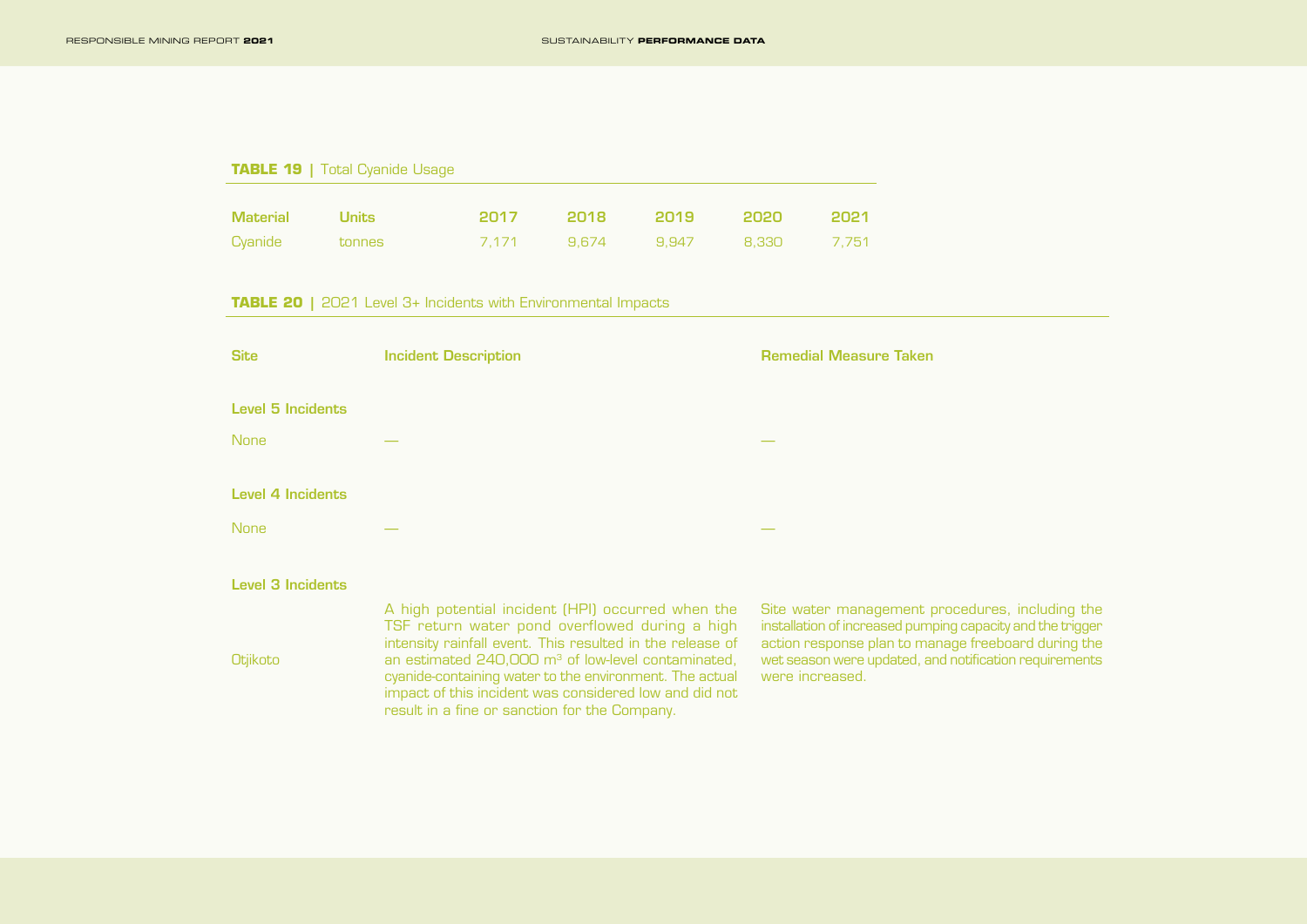# PEOPLE DATA TABLES

#### **TABLE 21 | Consolidated Voluntary Turnover Rate**

|                           | 2017 |                          | 2018 2019 2020 | 2021 |
|---------------------------|------|--------------------------|----------------|------|
| <b>Voluntary Turnover</b> |      | 4.4% 4.9% 5.3% 2.9% 4.5% |                |      |

## **TABLE 22 | 2021 Employees by Contract Type and Gender**

| <b>Type</b>                      | <b>Male</b> | <b>Female</b> | Total            | % of Total Workers |
|----------------------------------|-------------|---------------|------------------|--------------------|
| Permanent                        | 2.776       | 487           | 3.263            | 70%                |
| Fixed-term                       | 1.175       | 142           | 1.317            | 28%                |
| Supervised Labour <sup>[1]</sup> | 96          | 13            | 1 <sub>0.9</sub> | $P\%$              |
| <b>Total</b>                     | 4.047       | 642           | 4.689            | 100%               |

**NOTES**

**[1]** Workers who are directly supervised by B2Gold but hired through labour-only contracting companies.

## **TABLE 23** | 2021 Employees by Contract Type and Region

| <b>Type</b>                      | Vancouver        | Mali  | <b>Namibia</b> | <b>Philippines</b> | <b>Other</b>     | Total    |
|----------------------------------|------------------|-------|----------------|--------------------|------------------|----------|
| <b>Permanent</b>                 | 102 <sup>1</sup> | 1.286 | 871            | 915                | 89               | 3,263    |
| Fixed-term                       | 9                | 1.042 | 141            | 74                 |                  | 51 1.317 |
| Supervised Labour <sup>(1)</sup> | ∩                | n     | n.             | ∩                  | 1 <sub>0</sub> 9 | 109      |
| <b>Total</b>                     | 111              | 2.328 | 1.012          | 989                | 249              | 4.689    |

#### **NOTES**

(1) Workers who are directly supervised by B2Gold but hired through labour-only contracting companies.

## **TABLE 24 | 2021 Permanent Workforce by Employment Type**

| <b>Type</b>                | Total | % of Total Employees |
|----------------------------|-------|----------------------|
| <b>Full-time Employees</b> | 3.253 | 99.7%                |
| Part-time Employees        | 1∩    | $\cap$ 3%            |
| Total                      | 3,263 | 100%                 |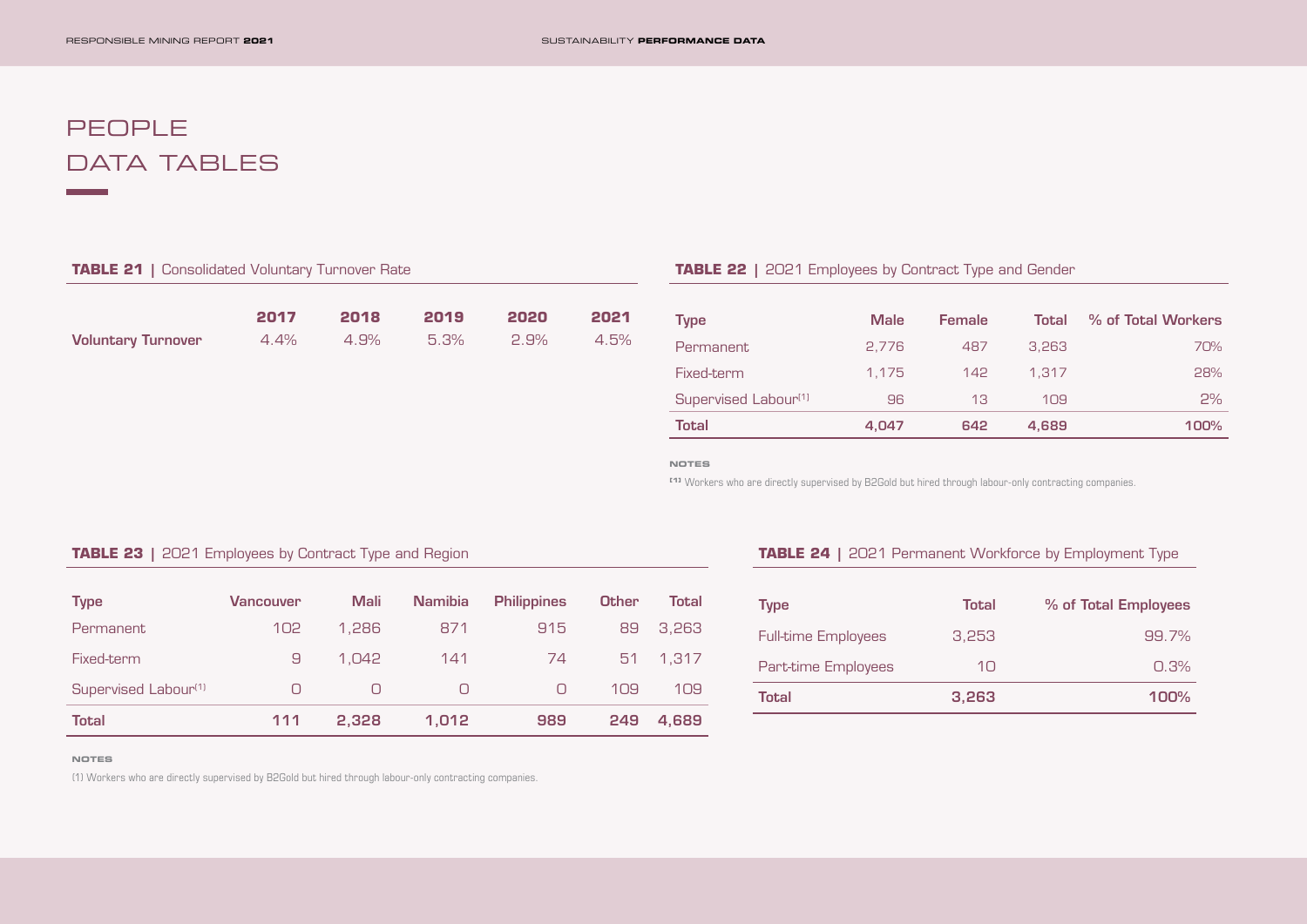## **TABLE 25** | 2021 Local Employment by Region

| Region                 | Local <sup>[1]</sup><br><b>Employees</b> | Senior Management <sup>(2)</sup><br><b>Roles Filled by Locals</b> |
|------------------------|------------------------------------------|-------------------------------------------------------------------|
| Mali                   | 96.5%                                    | 5.5%                                                              |
| Namibia <sup>(3)</sup> | 98.6%                                    | 87%                                                               |
| Philippines            | 99%                                      | 81%                                                               |

#### **NOTES**

**(1)** "Local" is defined as individuals either born in the same country of operation or who have the legal right to reside indefinitely in that country.

**(2)** "Senior Management" refers to regional executives and regional heads of department.

**(3)** As per the Namibian Affirmative Action (Employment) Act, "Local" is defined as "Namibian", which excludes expatriates, permanent residents, and those who have domicile.

#### **TABLE 27 |** 2021 New Hires by Region and Gender

| Region              | <b>Female</b> | <b>Male</b>    | % of Total New Hires |
|---------------------|---------------|----------------|----------------------|
| Vancouver           | З             |                | 0.5%                 |
| Mali <sup>[1]</sup> | 188           | 1.723          | 74.5%                |
| Namibia             | 47            | 146            | 7.5%                 |
| Philippines         | 26            | 1 <sub>0</sub> | 5.3%                 |
| Other (Projects)    | 94            | OSS            | 12.2%                |

#### **NOTES**

**[1]** Mali hires include 638 new employees transitioned to fixed-term or permanent contracts from the Supervised Labour category (also included under "Terminations").

## **TABLE 26 |** 2021 Employee Wages and Benefits

| <b>Mine</b>         | Total (\$ '000) |
|---------------------|-----------------|
| Fekola              | 71,612          |
| Otjikoto            | 41,514          |
| <b>Masbate</b>      | 17,328          |
| Gramalote Project   | 2,438           |
| Exploration         |                 |
| Other (Head Office) | 20,281          |
| <b>Consolidated</b> | 153,173         |

#### **TABLE 28 | 2021 New Hires by Region and Age Group**

| <b>Region</b>       | <30 Years | <b>30-50 Years</b> | >50 Years | Total |
|---------------------|-----------|--------------------|-----------|-------|
| Vancouver           | З         |                    | P         | 12    |
| Mali <sup>[1]</sup> | 775       | 1.067              | 69        | 1.911 |
| Namibia             | 130       | 59                 | 4         | 193   |
| <b>Philippines</b>  | 61        | 70                 | З         | 134   |
| Other (Projects)    | 169       | 135                | 1∩        | 314   |

#### **NOTES**

**[1]** Mali hires include 638 new employees transitioned to fixed-term or permanent contracts from the Supervised Labour category (also included under "Terminations").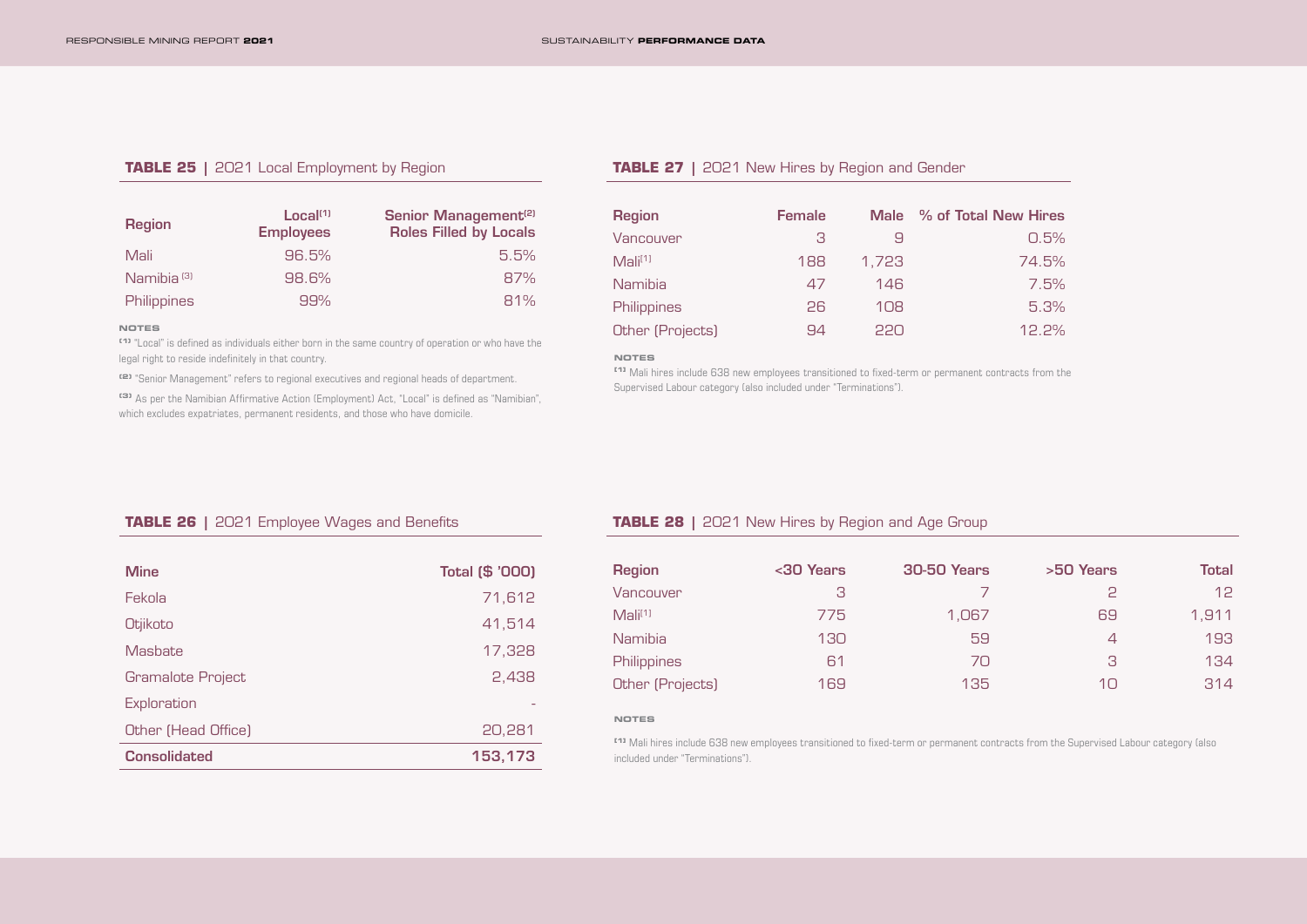#### **TABLE 29 |** 2021 Employee Terminations by Region and Gender

| <b>Region</b>       | <b>Female</b> | <b>Male</b> | % of Total Employee Terminations |
|---------------------|---------------|-------------|----------------------------------|
| Vancouver           | З             | 6           | 0.4%                             |
| Mali <sup>(1)</sup> | 134           | 1.502       | 75.2%                            |
| Namibia             | 45            | 121         | 7.6%                             |
| <b>Philippines</b>  | 18            | 85          | 4.8%                             |
| Other (Projects)    | 91            | 17N         | 12%                              |

#### **NOTES**

**[1]** Mali terminations include 638 employees transitioned from the Supervised Labour category to fixed-term or permanent contracts (also included under "New Hires").

#### **TABLE 30 | 2021 Employee Terminations by Region and Age Group**

| <b>Region</b>       | <30 Years       | <b>30-50 Years</b> | >50 Years | Total |
|---------------------|-----------------|--------------------|-----------|-------|
| Vancouver           | 4               | P                  | З         | Ч     |
| Mali <sup>(1)</sup> | 599             | 955                | 82        | 1,636 |
| Namibia             | 11 <sub>0</sub> | 51                 | 5         | 166   |
| Philippines         | 30              | 43                 | 30        | 103   |
| Other (Projects)    | 147             | 103                | 11        | 261   |

#### **NOTES**

**(1)** Mali terminations include 638 employees transitioned from the Supervised Labour category (also included under "New Hires").

#### **TABLE 31** | 2021 Employees by Gender and Region

| <b>Region</b>    | <b>Female</b> | Male  | % Female |
|------------------|---------------|-------|----------|
| Vancouver        | 51            | 60    | 45.9%    |
| Mali             | 201           | 2,127 | 8.6%     |
| Namibia          | 196           | 816   | 19.4%    |
| Philippines      | 138           | 851   | 14%      |
| Other (Projects) | 56            | 193   | 22.5%    |
| Total $(\%)$     | 13.7%         | 86.3% |          |

#### **TABLE 32** | 2021 Employees by Gender and Job Category

| <b>Job Category</b>         | <b>Female</b> | <b>Male</b>     | Total | % of Total | % Female |
|-----------------------------|---------------|-----------------|-------|------------|----------|
| <b>Executive Management</b> | 13            | 78              | 91    | 1.9%       | 14.3%    |
| Management                  | 39            | 135             | 174   | 3.7%       | 22.4%    |
| Professionals               | 68            | 17 <sub>0</sub> | 238   | 5%         | 28.6%    |
| Supervisory                 | 111           | 381             | 492   | 10.5%      | 22.6%    |
| Operating and Support Staff | 411           | 3.283           | 3.694 | 78.9%      | 11.1%    |

#### **TABLE 33 | 2021 Employees by Gender and Function**

| <b>Function</b>        | <b>Female</b> | <b>Male</b> | % of Total | % Female |
|------------------------|---------------|-------------|------------|----------|
| Admin / Support        |               | 415 1.008   | 30.3%      | 29.2%    |
| Technical / Operations |               | 227 3.039   | 69.7%      | 7%       |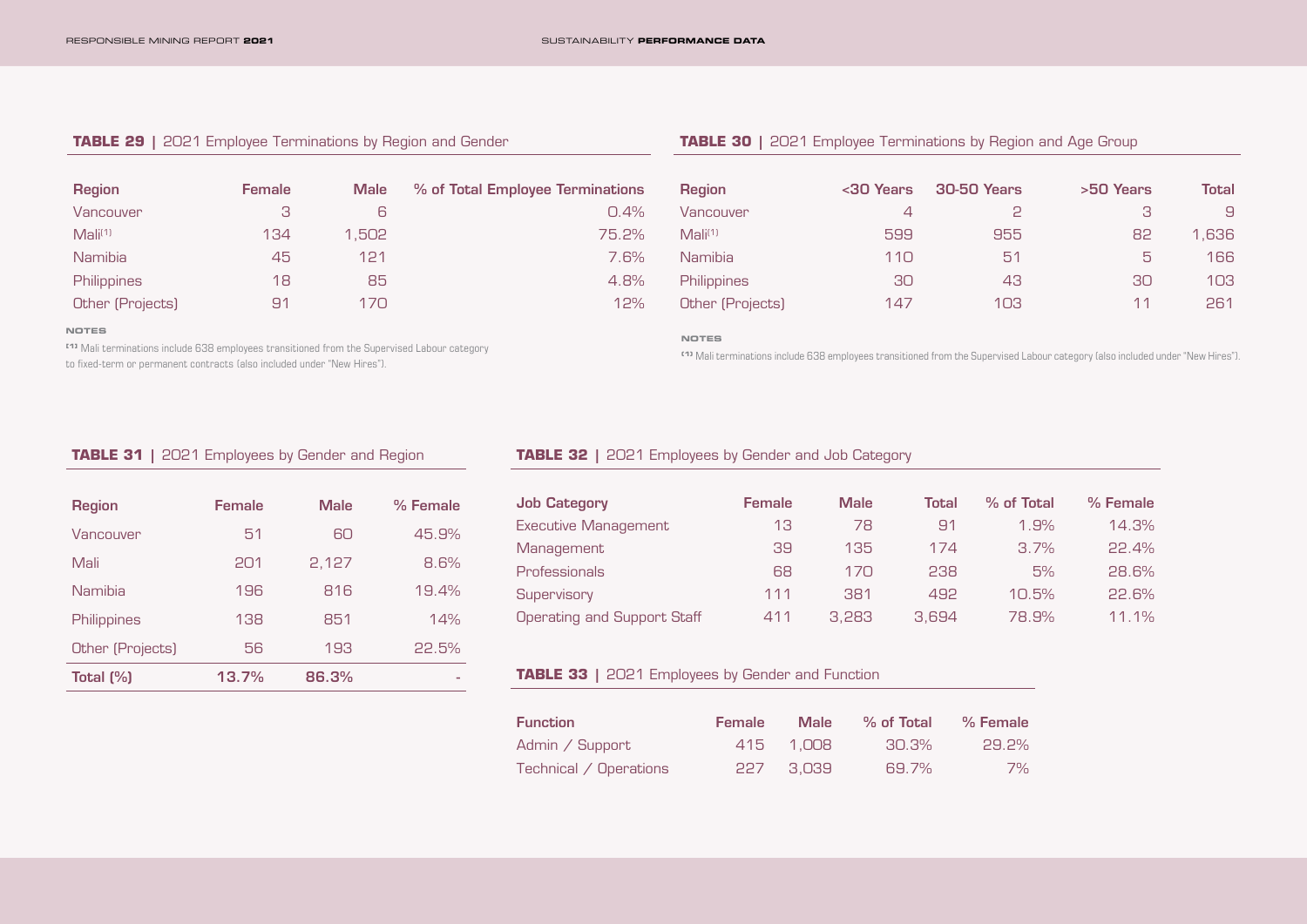#### **TABLE 34** | 2021 Employees by Age Group

| <b>Age Group</b> | <b>Total</b> |
|------------------|--------------|
| <30 Years        | 1,277        |
| 30-50 Years      | 3,029        |
| >50 Years        | 383          |

## **TABLE 35** | 2021 Promotion Rate as a Function of Gender

| <b>Region</b> | % Females Promoted | % Males Promoted |
|---------------|--------------------|------------------|
| Vancouver     | O%                 | 7%               |
| Mali          | 7%                 | 6%               |
| Namibia       | 4%                 | 3%               |
| Philippines   | 13%                | 5%               |
| <b>Total</b>  | 7%                 | 5%               |

## $0.5$   $-$ **0.41**  $\bullet$  $0.4$ **0.26**  $0.3$  ... **0.22**  $\odot$  $\bullet$  $0.2 +$ **0.06**  $0.1 +$ **0.05**  $\odot$  $\odot$ 0.0 2017 2018 2019 2020 2021

## **TABLE 36 | Global Safety Performance**

|              | <b>Fatalities</b> | <b>LTI Frequency Rate</b> | <b>RWI Frequency Rate</b> | <b>TRI Frequency Rate</b> | Severity (LTI + RWI) Rate |
|--------------|-------------------|---------------------------|---------------------------|---------------------------|---------------------------|
| 2017         |                   | 0.47                      | n <sub>r</sub>            | 1.13                      | nr                        |
| 2018         |                   | 0.22                      | 0.06                      | 0.63                      | 8.40                      |
| $2019^{(1)}$ |                   | 0.26                      | 0.06                      | 0.65                      | 6.60                      |
| 2020         |                   | 0.06                      | 0.11                      | 0.27                      | 3.53                      |
| 2021         |                   | 0.05                      | 0.03                      | 0.27                      | 3.46                      |

#### **NOTES**

nr = not reported.

Frequency and Severity Rates are based on 200,000 work-hours. New information or a re-classification of injuries may cause a change in historical data.

(1) 2019 was the first year that safety data was reported for global Exploration, Development Projects and Vancouver-based Technical/Engineering Services.

#### **GRAPH 3 |** B2Gold LTI Frequency Rate, 2017 to 2021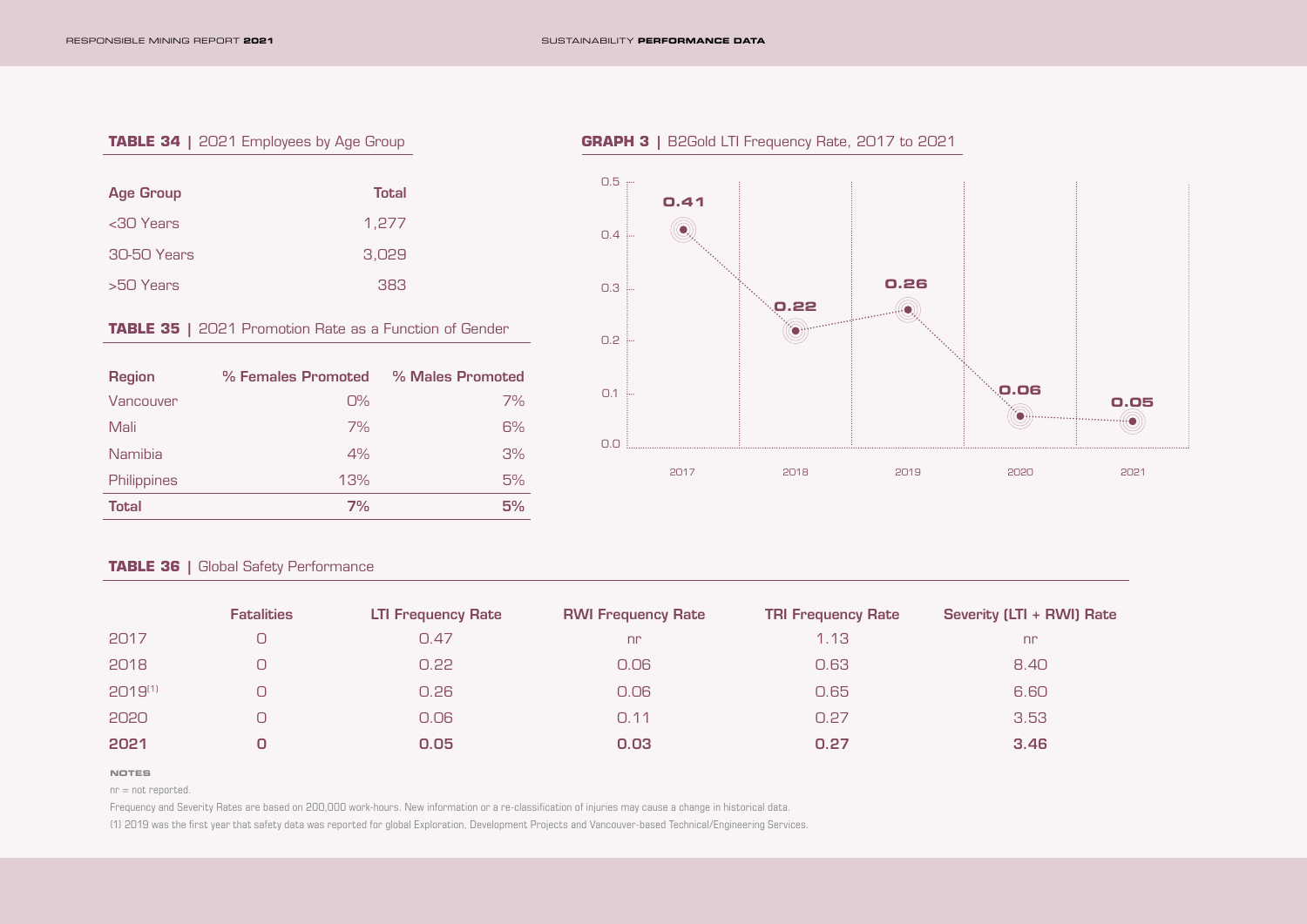# **COMMUNITIES** DATA TABLES

**Contract Contract** 

## **TABLE 37** | 2021 Human Rights Training

| <b>Country</b> | # Employees<br>(excl. contractors) | on Human Rights | # Employees Trained % Employees Trained # Security Personnel<br>on Human Rights | (incl. contractors) | # Security Personnel<br><b>Trained on Human Rights</b> | % Security Personnel<br><b>Trained on Human Rights</b> |
|----------------|------------------------------------|-----------------|---------------------------------------------------------------------------------|---------------------|--------------------------------------------------------|--------------------------------------------------------|
|                |                                    |                 |                                                                                 |                     |                                                        |                                                        |
| Mali           | 2.328                              | 51              | $2\%$                                                                           | 166.                | 45                                                     | 27%                                                    |
| <b>Namibia</b> | 1.102                              | 55              | 5%                                                                              | 47                  | 4 <sup>1</sup>                                         | 87%                                                    |
| Philippines    | 989                                |                 | О%                                                                              | 486                 | 277                                                    | 57%                                                    |

## **TABLE 38 | 2021 Community Investment**

| <b>Mine</b>             | Community Investment <sup>[1]</sup> (\$ '000) |
|-------------------------|-----------------------------------------------|
| Fekola                  | 1,596                                         |
| Otjikoto <sup>[2]</sup> | 2,419                                         |
| Masbate <sup>[3]</sup>  | 3,447                                         |
| Gramalote Project       | 1,005                                         |
| Exploration             |                                               |
| Other (Head Office)     | 972                                           |
| <b>Total</b>            | 9.439                                         |

#### **NOTES**

**[1]** Includes the Community Relations department's operational costs.

**[2]** Includes \$1 million for Otjikoto's Nature Reserve and Agricultural Project expenditures.

**[3]** Includes Masbate SDMP.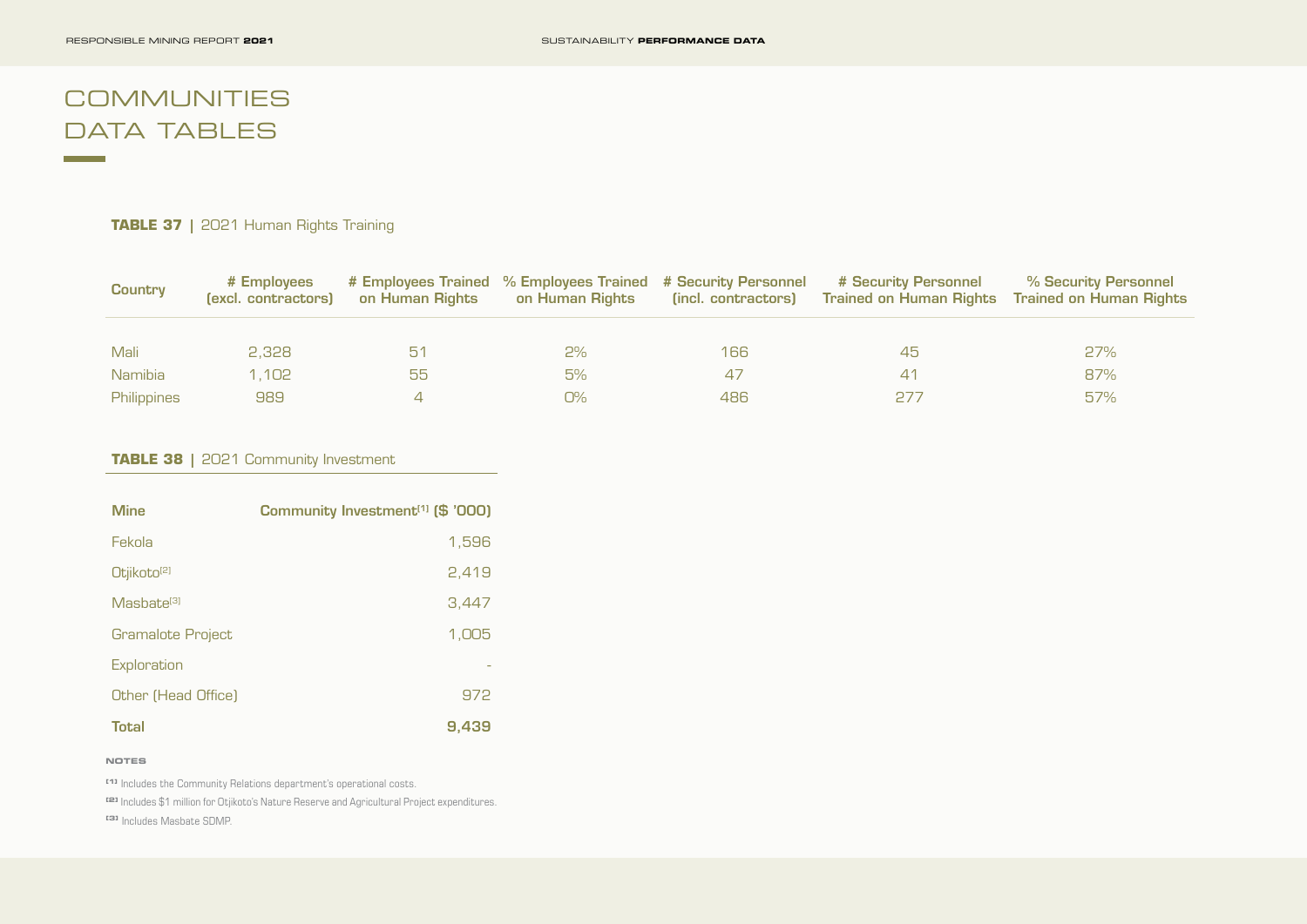## **TABLE 39 |** 2021 Security Risks to B2Gold and/or Local Communities

| <b>Country</b> | <b>Anti-mining Protests</b> | <b>Conflict regarding</b><br><b>Land Access</b> | <b>Conflict</b><br>regarding ASM | Criminal<br><b>Activity</b> | Labour<br><b>Unrest</b> | Poaching | <b>Political</b><br><b>Unrest</b> | <b>Terrorism</b> |
|----------------|-----------------------------|-------------------------------------------------|----------------------------------|-----------------------------|-------------------------|----------|-----------------------------------|------------------|
| Mali           |                             |                                                 |                                  |                             |                         |          |                                   |                  |
| Namibia        |                             |                                                 |                                  |                             |                         |          |                                   |                  |
| Philippines    |                             |                                                 |                                  |                             |                         |          |                                   |                  |

## **TABLE 40 |** 2021 Resettlement Process Conducted

| <b>Mine</b>    | <b>Resettlement Project</b>               | <b>Households Resettled</b><br>(Households Pending) | <b>People Resettled</b><br>(People Pending) | <b>Comments</b>                                                                                                                 |
|----------------|-------------------------------------------|-----------------------------------------------------|---------------------------------------------|---------------------------------------------------------------------------------------------------------------------------------|
| Fekola         | Fadougou                                  | 912(0)                                              | $3,241$ (0)                                 | Physical relocation completed in 2021.<br>Monitoring ongoing.<br>Third-party monitoring and evaluation conducted in Q1/Q2 2022. |
| <b>Masbate</b> | Montana                                   | 433 (O)                                             | $2,165$ (0)                                 | Physical relocation was completed in 2020.<br>LRP is being implemented.<br>Monitoring is ongoing.                               |
|                | <b>Blue Quartz</b>                        | 157 (40)                                            | 747 (213)                                   | Physical relocation began in June 2021 and is ongoing.                                                                          |
|                | <b>Boston</b>                             | 22(0)                                               | 121(0)                                      | Negotiations and physical relocation are complete.                                                                              |
|                | Old Lady                                  | O(240)                                              | O(1, 174)                                   | Land negotiations continued throughout 2021.<br>Physical relocation will start in 2022.                                         |
|                | TSF Stage 12 Lift<br>(Panique Haul Road)  | 79 <sub>(0)</sub>                                   | 262 <sub>(0)</sub>                          | Negotiations and physical relocation are complete.                                                                              |
|                | TSF Stage 12 Lift<br>(Saddle Dam 1 and 2) | 30(0)                                               | 133(0)                                      | Negotiations and physical relocation are complete.                                                                              |
|                | <b>Capsay Creek</b>                       | O(35)                                               | O(155)                                      | Assessment of the assets and socio-economic baseline survey<br>was initiated in November 2021.                                  |
|                | <b>Syndicate Crossing</b>                 | 26(39)                                              | 112 (175)                                   | Negotiations, compensation, and physical relocation is ongoing.                                                                 |